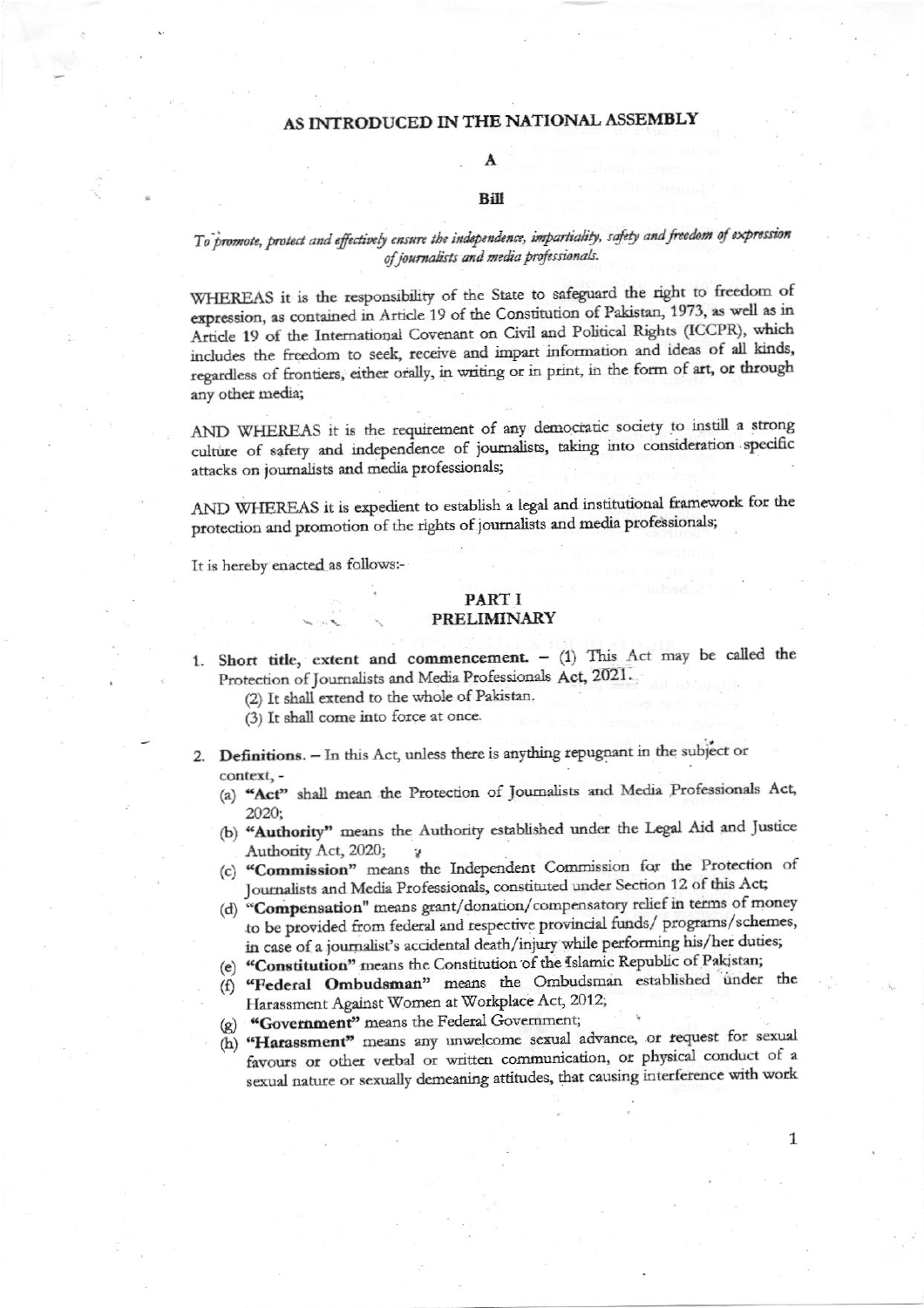performance or creating an intimidating, hostile or offensive work environment, or the attempt to punish the complainant for refusal to comply to such a request or is made a condition for employment;

- "Journalist" means any person who is registered and accredited with respective  $\left( 1\right)$ Press Information Departments and is professionally or regularly engaged by a newspaper, magazine, news website or other news broadcast medium (whether online or offline), or any person working for any newspaper, magazine, news website or other news broadcast medium;
- (j) "Media professional" includes any other person regularly or professionally engaged in the collection, processing and dissemination of information to the public via any means of mass communication, including cameraperson and photographers, technical supporting staff, drivers and interpreters, editors, translators, publishers, broadcasters, printers and distributors;
- (k) "Media owner" means the owner of a media house or agency which collects and disseminates consumers news, features, comments, photographs and graphics through any means of communications;
- "Non-journalist" means a person who is employed mainly in a managerial or administrative capacity in a media organization, or is being employed there in a supervisory capacity, performs, either by the nature of the duties attached to his office or by reason of the powers vested in him, functions mainly of a managerial / administrative nature.
- (m) "Sources" mean any book, publication, person or organization that discloses information forming the substance/subject of work undertaken by any journalist, reporter or media professional;
- (n) "Schedule" means, a Schedule to this Act.

#### PART II

# RIGHTS OF JOURNALISTS AND MEDIA PROFESSIONALS

3. Right to life and protection against ill-treatment.  $- (1)$  The Government shall ensure that every journalist and media professional's right to life and security of person, as contained in Article 9 of the Constitution, is safeguarded, and that no such individual is subjected to ill-treatment.

(2) No person or institution, whether private or public, shall engage in any act that violates the right to life and security of any journalist or media professional.

(3) In order to maintain the independence, impartiality and freedom of journalists and media professionals, the Government shall take steps to ensure that existing or future counter-terrorism or national security laws are not utilized arbitrarily to hinder the work and safety of journalists and media professionals, including through arbitrary arrest or detention, or the threat thereof.

(4) The Government shall ensure that effective measures are taken to protect journalists and media professionals against forced or involuntary disappearances, kidnapping, abduction or other methods of coercion.

(5) The Government shall ensure that journalists and media professionals are allowed to carry out their journalistic work in conflict-affected areas within the country, without threats, intimidation, harassment or fear of persecution or targeting.

2